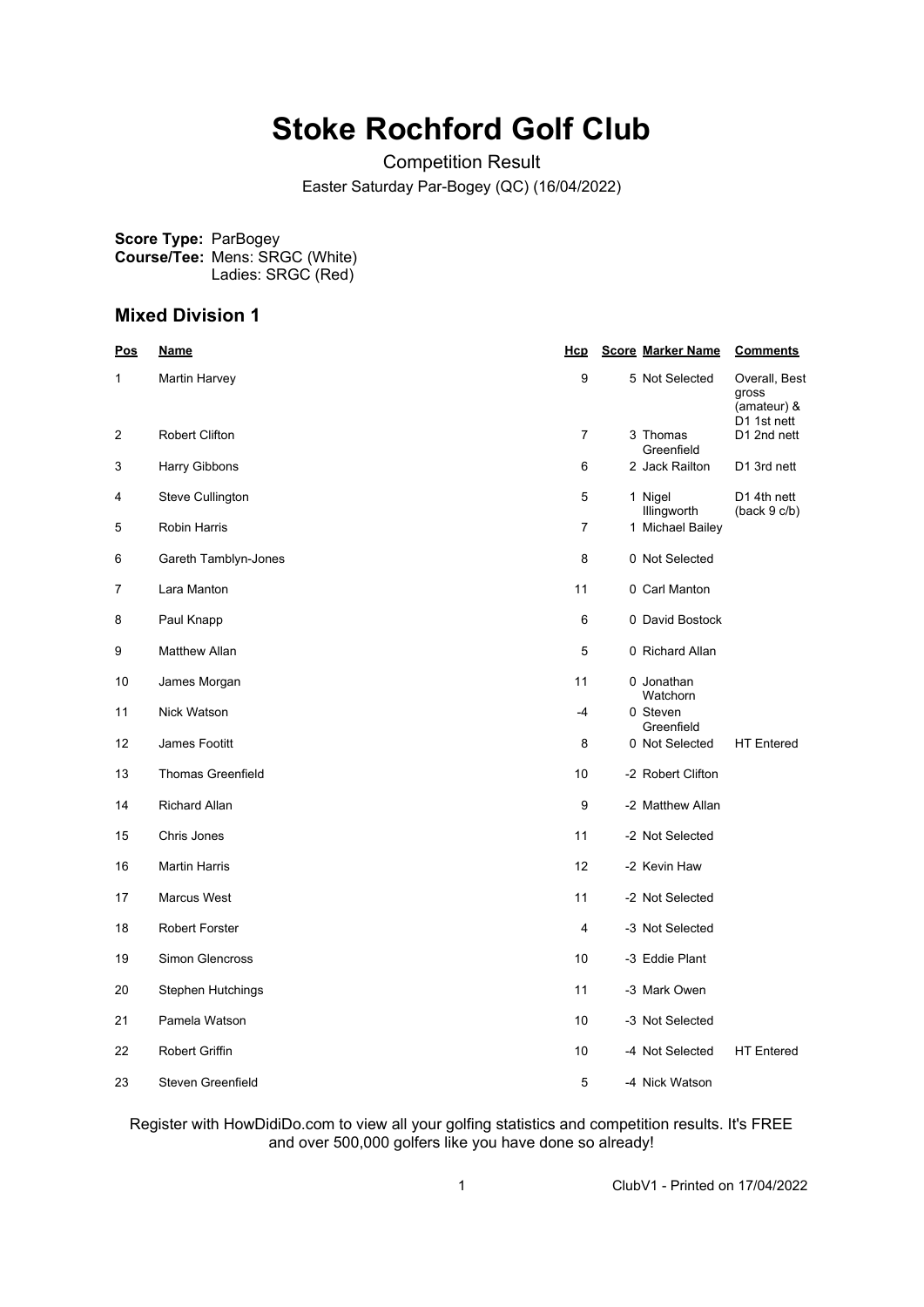**Score Type: Course/Tee:** ParBogey Mens: SRGC (White) Ladies: SRGC (Red)

### **Mixed Division 1**

| <b>Pos</b> | <b>Name</b>           | Hcp | <b>Score Marker Name</b>       | <b>Comments</b> |
|------------|-----------------------|-----|--------------------------------|-----------------|
| 24         | Roger Rawson          | 9   | -4 Not Selected                |                 |
| 25         | <b>Brian Ayto</b>     | 11  | -5 Not Selected                |                 |
| 26         | <b>Eddie Plant</b>    | 11  | -5 Not Selected                |                 |
| 27         | <b>Oliver Brewill</b> | 10  | -6 Matthew<br><b>Brewill</b>   |                 |
| 28         | Nigel Illingworth     | 7   | -6 Steve<br>Cullington         |                 |
| 29         | Max Braime            | 10  | -7 Not Selected                | JB              |
| 30         | Peter Brewill         | 11  | -7 Oliver Brewill              |                 |
| 31         | Mark Owen             | 11  | -8 Stephen<br><b>Hutchings</b> |                 |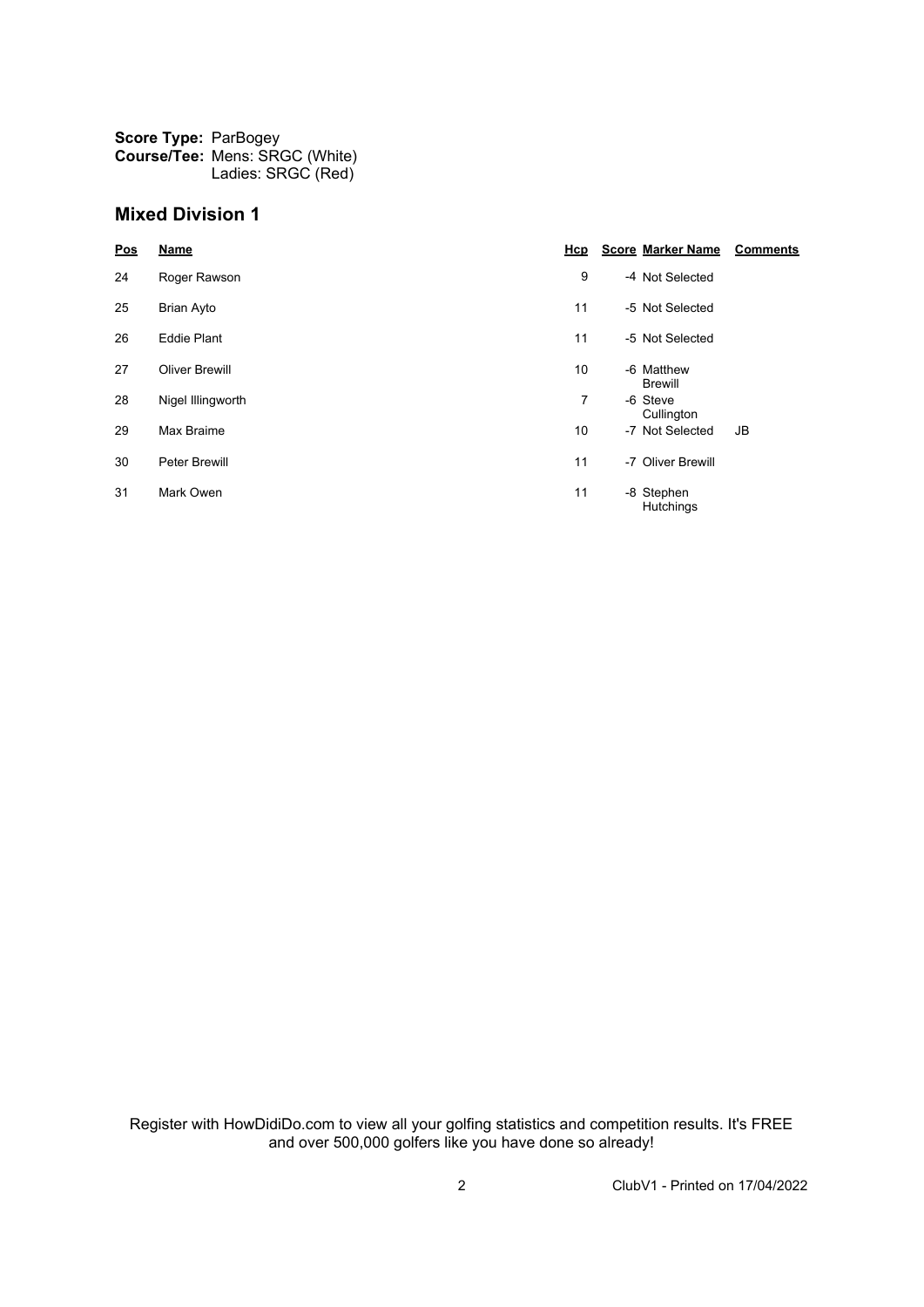## **Mixed Division 2**

| <u>Pos</u> | <b>Name</b>             | <u>Hcp</u> | <b>Score Marker Name</b>  | <b>Comments</b>                               |
|------------|-------------------------|------------|---------------------------|-----------------------------------------------|
| 1          | <b>Michael Bailey</b>   | 15         | 3 Robin Harris            | D2 1st nett<br>(back 9 c/b)                   |
| 2          | <b>Christine Rowley</b> | 14         | 3 Pauline<br>Haggerty     | D2 2nd nett<br>(back 9 c/b)                   |
| 3          | Kevin Haw               | 22         | 3 Robert Griffin          | D <sub>2</sub> 3rd nett                       |
| 4          | <b>Brian White</b>      | 15         | 2 Not Selected            | D <sub>2</sub> 4th nett,<br><b>HT</b> Entered |
| 5          | Scott Cartwright        | 18         | 1 Mike Catlin             |                                               |
| 6          | Kevin Bond              | 19         | 1 Not Selected            |                                               |
| 7          | Jack Rawson             | 26         | 0 Roger Rawson            |                                               |
| 8          | Carl Manton             | 14         | 0 Lara Manton             |                                               |
| 9          | Mike Catlin             | 13         | 0 Malcolm<br>Farrow       |                                               |
| 10         | <b>Martin Cawser</b>    | 15         | 0 Not Selected            | <b>HT</b> Entered                             |
| 11         | Arthur Jack Wheeler     | 20         | -1 Not Selected           | <b>HT</b> Entered                             |
| 12         | James Jackson           | 16         | -1 Not Selected           | <b>HT</b> Entered                             |
| 13         | Pauline Haggerty        | 16         | -2 Pamela<br>Watson       |                                               |
| 14         | lan Thomas              | 14         | -3 Not Selected           | <b>HT</b> Entered                             |
| 15         | Robin Wright            | 25         | -3 Michael Bailey         |                                               |
| 16         | Adrian Redmond          | 28         | -3 Simon Morley           |                                               |
| 17         | Simon Morley            | 21         | -3 Adrian<br>Redmond      |                                               |
| 18         | Garry Sentance          | 18         | -3 Not Selected           | <b>HT</b> Entered                             |
| 19         | <b>Mark Bailey</b>      | 20         | -3 Not Selected           |                                               |
| 20         | <b>Glynn Plant</b>      | 14         | -4 Max Braime             |                                               |
| 21         | John Hitchman           | 19         | -4 Not Selected           |                                               |
| 22         | Kevan Lambert           | 16         | -4 Not Selected           | <b>HT</b> Entered                             |
| 23         | Graham Manton           | 19         | -4 Not Selected           |                                               |
| 24         | Jack Railton            | 23         | -4 Harry Gibbons          |                                               |
| 25         | James Bonshor           | 22         | -5 Not Selected           | JB                                            |
| 26         | Martin Billson          | 29         | -5 Graham                 |                                               |
| 27         | Leven Li                | 26         | Manton<br>-5 Not Selected |                                               |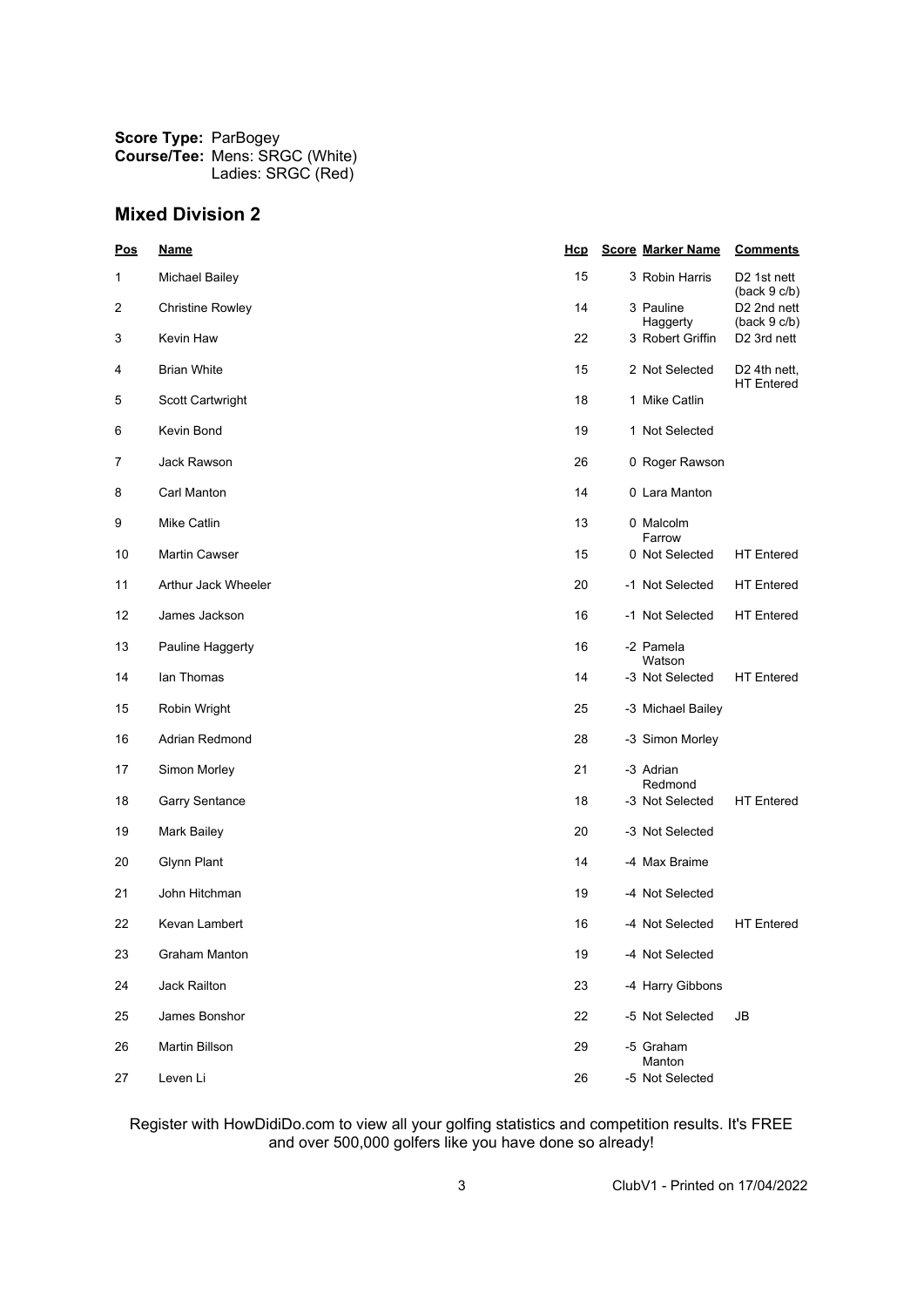### **Mixed Division 2**

| Pos | <b>Name</b>            | <b>Hcp</b> | <b>Score Marker Name</b>      | <b>Comments</b>   |
|-----|------------------------|------------|-------------------------------|-------------------|
| 28  | Peter Atkinson         | 21         | -5 David<br>Hardingham        |                   |
| 29  | Michael Heath          | 14         | -5 Martin Kerry               |                   |
| 30  | Mark Bell              | 13         | -5 Not Selected               |                   |
| 31  | David Esswood          | 14         | -5 Not Selected               |                   |
| 32  | Nick Begy              | 22         | -5 David<br>Ramshaw           |                   |
| 33  | David Ramshaw          | 27         | -5 Nick Begy                  |                   |
| 34  | Jay Trussler           | 25         | -5 Not Selected               | <b>HT Entered</b> |
| 35  | <b>Terry Haggerty</b>  | 14         | -5 Not Selected               | <b>HT</b> Entered |
| 36  | <b>Martin Kerry</b>    | 25         | -5 Michael Heath              |                   |
| 37  | <b>Stuart Parker</b>   | 13         | -6 Arthur Jack<br>Wheeler     |                   |
| 38  | <b>Stefan Fretwell</b> | 17         | -6 Not Selected               |                   |
| 39  | Rob Newham             | 25         | -6 Not Selected               | <b>MO</b>         |
| 40  | <b>Phil Hewes</b>      | 23         | -6 Peter Atkinson             |                   |
| 41  | David Bostock          | 16         | -6 Paul Knapp                 |                   |
| 42  | Nick Thompson          | 21         | -6 Leven Li                   |                   |
| 43  | Keith Chittock         | 24         | -6 Not Selected               |                   |
| 44  | <b>Matthew Brewill</b> | 19         | -6 Peter Brewill              |                   |
| 45  | David Hardingham       | 16         | -7 Peter Atkinson             |                   |
| 46  | Peter John Smith       | 17         | -7 Not Selected               | <b>HT Entered</b> |
| 47  | <b>Malcolm Farrow</b>  | 19         | -7 Scott                      |                   |
| 48  | <b>Barrie Griffin</b>  | 25         | Cartwright<br>-7 Not Selected | <b>HT</b> Entered |
| 49  | Phil White             | 14         | -9 Not Selected               |                   |
| 50  | Mike Jackson           | 17         | -10 Not Selected              |                   |